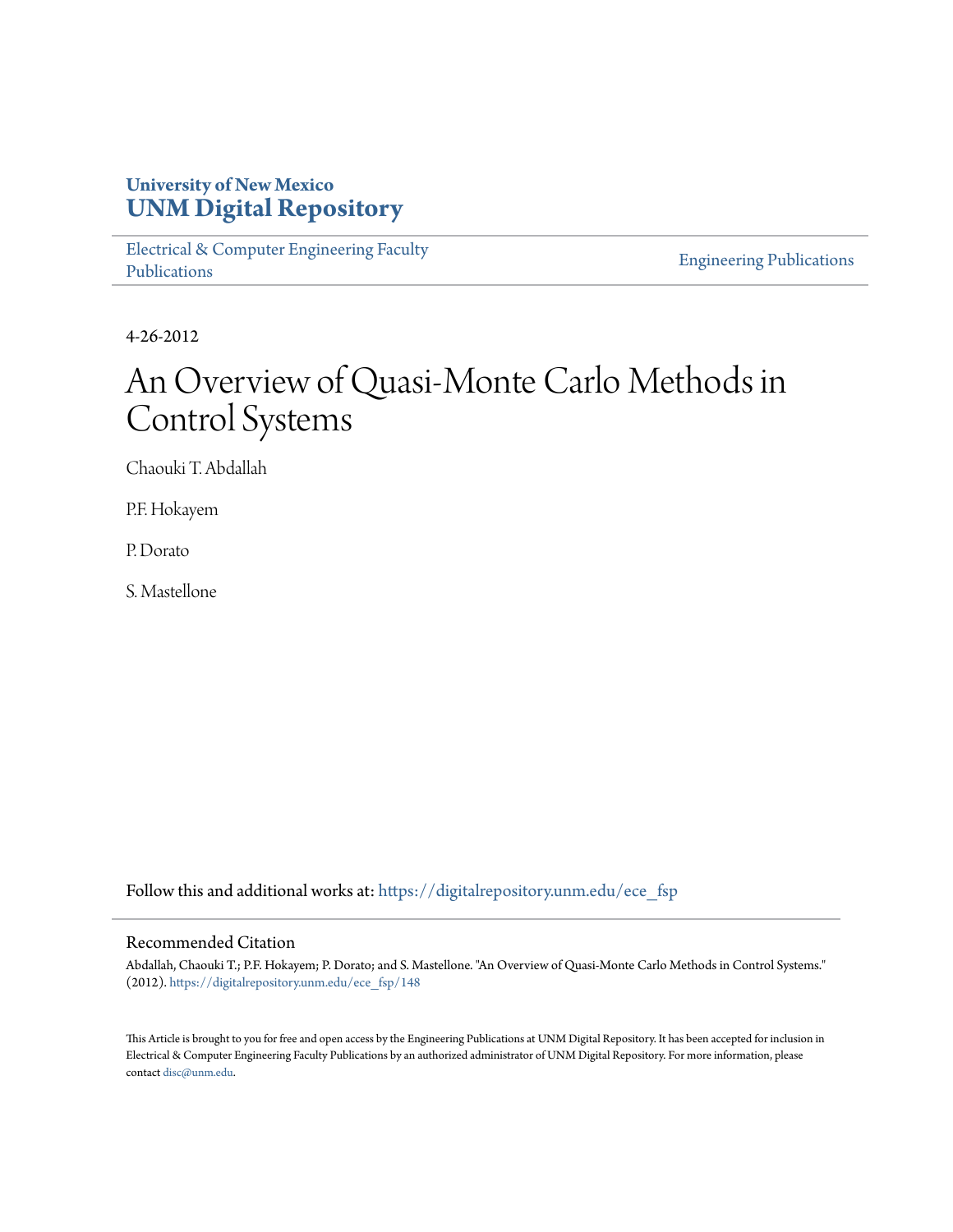# An Overview of Quasi-Monte Carlo Methods in Control Systems

P.F. Hokayem<sup>∗†</sup> C.T. Abdallah<sup>‡†</sup> P. Dorato<sup>‡</sup> S. Mastellone<sup>‡</sup>

#### Introduction

Many control problems are so complex that analytic techniques fail to solve them [2]. Furthermore, even when analytic solutions are available, they may be computationally costly [2] and generally result in very high-order compensators [3]. Due to these reasons, we tend to accept approximate answers which provide us with certain performance guarantees for such problems. Sampling methods thus come into the picture to try and remedy the "cost of solution" problem by drawing samples from an appropriate space, and providing an approximate answer.

For many years, random sampling has dominated the afore mentioned arena [8, 11, 4]. Random sample generation, with a uniform underlying distribution, however tends to cluster the samples on the boundary of the sample space in higher dimensions. It is for this reason that we are interested in presenting a method that distributes the points *regularly* in the sample space while providing deterministic guarantees on the error involved. Recently, deterministic or quasi-Monte Carlo (QMC) methods have proven superior to random methods in several applications such as the calculation of certain integrals [6], financial derivatives [7] and motion planning in robotics [10]. They have also been used for stability analysis of high speed networks [9]. In this work, we provide an overview of such deterministic quasi-Monte Carlo method of sampling, and their applications to control systems analysis and design.

We present the basic concepts pertaining to quasi-Monte Carlo deterministic sampling. Such concepts include the following: Indicator functions, performance objective, generation of point sets, total variation, and error bounds.

#### Indicator Function

Our main justification for using various random and quasi-random sampling in control is that we are able to check whether a certain performance criterion is "approximately" met. To make this claim however, hinges on our ability to evaluate our criterion at single points in the parameter space. Hence the need for an indicator function that could provide us with such an answer. An example indicator function  $(\Psi)$  for the stability of a certain characteristic polynomial  $(T(s, p, q))$  may be as follows

$$
\Psi(P_i, Q_j) = \begin{cases} 1, & T(s, p, q) \text{ is stable} \\ 0, & \text{otherwise} \end{cases}
$$
\n(1)

where  $P_i$  and  $Q_j$  are sampled vectors from the plant parameter space and admissible controller parameter space, respectively. In a recent article by the authors [14], the above indicator function was relaxed into a differentiable one, hence expanding our ability to quantify the error involved in the approximation, and greatly enlarging the class of control problems solved.

Having the ability to evaluate our performance at single points, and taking a large enough number of samples  $(N)$ , enable us to approximately evaluate our performance objective on the uncertain parameter space as follows,

$$
f_{Q^*}(P_i) = f(P_i, Q^*) = \frac{1}{N} \sum_{i=1}^{N} \Psi(P_i, Q^*)
$$
\n(2)

where f is called the counting function. The function  $f_{Q}(P)$  can be interpreted as the average performance of the uncertain system with respect to a certain controller  $Q_i$ , in other words it is an approximation of the integration of the performance function over the plant parameter space. Hence, our problem is cast into an approximate integration setting. This integration perspective of

<sup>∗</sup>Coordinated Science Laboratory, University of Illinois, 1308 W. Main St., Urbana, IL 61801, USA: hal@control.csl.uiuc.edu

<sup>&</sup>lt;sup>†</sup>C.T. Abdallah and P.F. Hokayem research is partially supported by NSF-0233205.

<sup>‡</sup>Electrical & Computer Engineering Department, MSC01 1100, 1 University of New Mexico, Albuquerque, NM 87131-0001: {chaouki, peter, silvia}@eece.unm.edu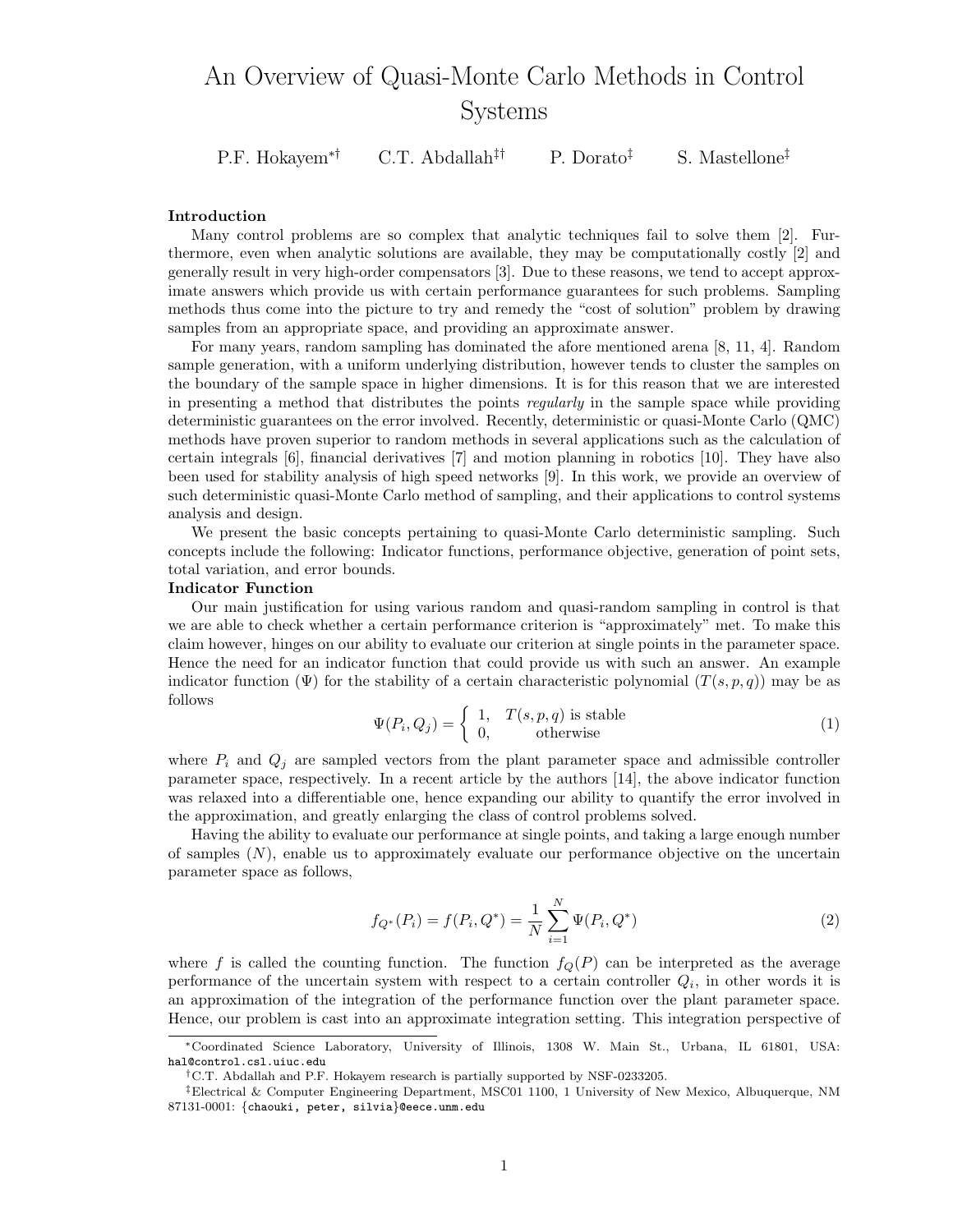the problem permits us to exploit various sampling methods ranging from simple gridding to random and deterministic point set generation. The latter being our focus in this presentation, we review next the quasi-Monte Carlo techniques for generating deterministic samples.

#### Point Sets Generation

In this section we describe one method of generate "low discrepancy" quasi-Monte Carlo points in an d-dimensional sample space. The discrepancy is a measure of the regularity in distribution of a set of points in the sample space. Since the points result from a deterministic method of generation, they possess a certain regularity property of distribution in the sample space described by their discrepancy. This gives the method leverage over Monte Carlo methods in the sense that the guarantees over the error magnitude are deterministic.

#### Van Der Corput [1]

The van der Corput sequence in base b, where  $b \ge 2 \in \mathbb{N}$ , is a one dimensional sequence of points that possesses the property of having a certain regularity (low discrepancy) in the unit interval  $\mathbb{I} = [0,1] \subset \mathbb{R}$ . The main idea is to express every integer  $n \in \mathbb{N}$  in base b and then reflect the expansion into the unit interval I. This is done as follows:

- 1. Let  $R_b = \{0, 1, \ldots, b-1\}$  be the residue set modulo b
- 2. Any integer  $n \geq 0$  can be expanded in base b as:

$$
n = \sum_{k=0}^{\infty} a_k(n) b^k
$$
 (3)

where  $a_k(n) \in R_b, \forall k$ .

3. Finally, we get the sequence  $\{X_n\}$  as

$$
X_n = \phi_b(n) = \sum_{k=0}^{\infty} a_k(n) b^{-j-1}.
$$
 (4)

As will be seen, the van der Corput sequence will be used to generate higher dimensional vector samples, with the variation of the expansion base  $b$ . Halton Sequence [1]

The Halton sequence is a generalization of the van der Corput sequence to span an d-dimensional sample space. The main idea is to generate  $d$  1-dimensional sequences and form the corresponding d-dimensional vector sample points. Let  $b_1, b_2, \ldots, b_d$  be the corresponding expansion bases for each dimension, preferably relatively prime<sup>1</sup>. Let  $\phi_{b_1}, \phi_{b_2}, \ldots, \phi_{b_d}$  be the corresponding reflected expansions according to the corresponding bases. Then the d-dimensional sequences  $\{X_n^d\}$  are formed as follows:

$$
X_n = (\phi_{b_1}, \phi_{b_2}, \dots, \phi_{b_d}) \in \mathbb{I}^d
$$
\n
$$
(5)
$$

#### Discrepancy

As mentioned earlier, the *discrepancy* is a measure of the regularity in distribution of a set of points in the sample space. In order to define it mathematically, we need to introduce the following counting function:

$$
A(B; P) = \sum_{i=1}^{N} I_B(X_i)
$$
 (6)

where  $B \subset \mathbb{I}^d$  is an arbitrary set,  $P = (X_1, \ldots, X_N)$  is a point set, N is the number of points, and  $I_B$  is an indicator function.

<sup>&</sup>lt;sup>1</sup>Choosing the expansion bases relatively prime reduces the discrepancy, hence the error bound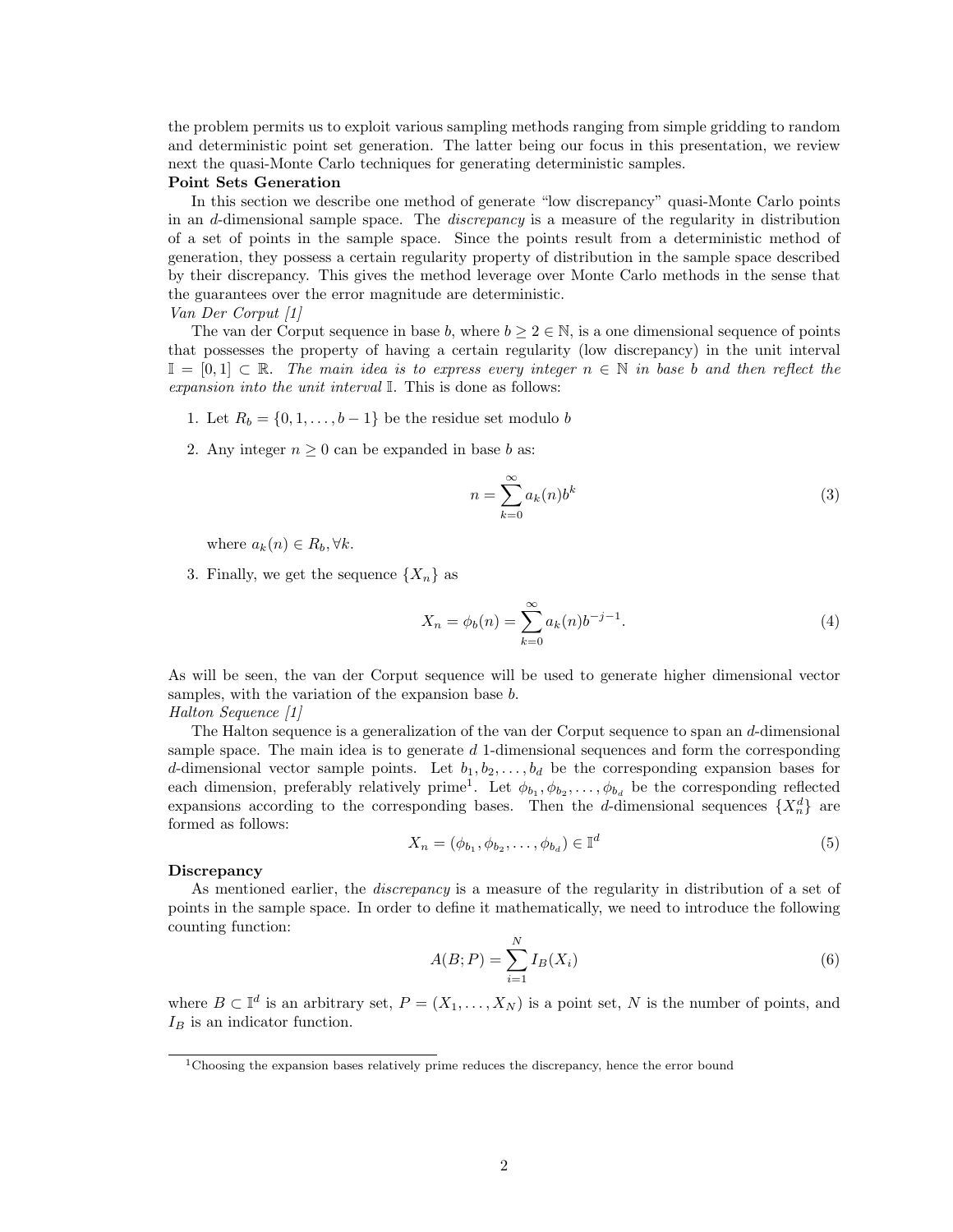Definition 1 The general formula for the evaluation of the discrepancy is given by

$$
\mathcal{D}_N(\mathcal{B}, P) = \sup_{B \subset \mathcal{B}} \left| \frac{A(B, P)}{N} - \lambda_d(B) \right| \tag{7}
$$

where  $\lambda_d(B)$  is the d-dimensional Lebesque measure of the arbitrary set B and B is the family of all lebesgue measurable subsets  $B$  of  $\mathbb{I}^d$ .

Definition 1 can be specialized into the following cases: The *star discrepancy*  $D_N^*(X_1, \ldots, X_N)$  is obtained by letting  $\beta$  in (7) be defined as follows

$$
\mathcal{B}^{\star} = \{ \forall B : B = \prod_{i=1}^{d} [0, u_i) \}
$$

i.e. the set of all d-dimensional subsets of  $\mathbb{I}^d$  that have a vertex at the origin, and  $u_i$ 's being arbitrary points in the corresponding 1-dimensional space.

As an example for calculating star discrepancy of the Halton sequence with relatively prime expansion bases is given by (see [1])

$$
D_N^{\star}(X_1, \dots, X_N) < \frac{d}{N} + \frac{1}{N} \prod_{i=1}^d \left( \frac{b_i - 1}{2 \log b_i} \log N + \frac{b_i + 1}{2} \right). \tag{8}
$$

#### Total Variation

The problem of bounding the error involved in evaluating the integral of a function using quasi-Monte Carlo methods depends on our ability to obtain the value of total variation of the function under consideration, as will be seen in the next section. Consequently, in this section we will concentrate on defining several notions of variation of a function defined on an interval  $[0,1]^d$ .

**Definition 2** [12] A finite function  $f(x)$  defined on and interval [0,1] is said to have 'bounded variation' if there exists a number M, such that for any partition p of the interval  $[0,1]$ 

$$
v_p = \sum_{i=1}^{n} |f(X_i) - f(X_{i-1})| < M.
$$

Moreover, the 'total variation' of  $f(x)$  on [0,1] is defined as  $V(f) = \sup_{p \in \mathcal{P}} (v_p)$ , where  $\mathcal P$  is the set of all partitions on  $[0,1]$ .

Notice that Definition 2 pertains to functions of a single variable and does not require that the function be continuous. However, the function has to have a countable number of discontinuities on the interval under study. If it is further assumed that the function  $f(x)$  is differentiable on [0, 1], then the total variation is defined as follows:  $V(f) = \int_0^1 |$  $\frac{df}{dx}\Big| dx.$ 

Note 1 The total variation of a function can be understood as the sum of all the heights of monotone segments. That is why we integrate over the absolute value of the gradient.

The total variation of a function f defined on a one-dimensional unit interval  $\mathbb{I} = [0,1]$  is fairly easy to calculate. However, if f is defined on  $\mathbb{I}^d$  the problem of calculating  $V^{(d)}(f)$  (the d-dimensional total variation) is more involved (see [15, 1]). In what follows we only present the definitions of the total variation for continuous and differentiable functions.

**Definition 3** The total variation of a function f defined on  $\mathbb{I}^d$  in the sense of Vitali is defined as

$$
V^{(d)} = \int_0^1 \cdots \int_0^1 \left| \frac{\partial^{(d)} f}{\partial \eta_1 \partial \eta_2 \dots \partial \eta_d} \right| d\eta_1 d\eta_2 \dots d\eta_d.
$$
 (9)

whenever the indicated partial derivative is continuous on  $\mathbb{I}^d$ . If  $V^{(d)} < +\infty$ , then the function f is said to have a 'bounded total variation in the sense of Vitali'.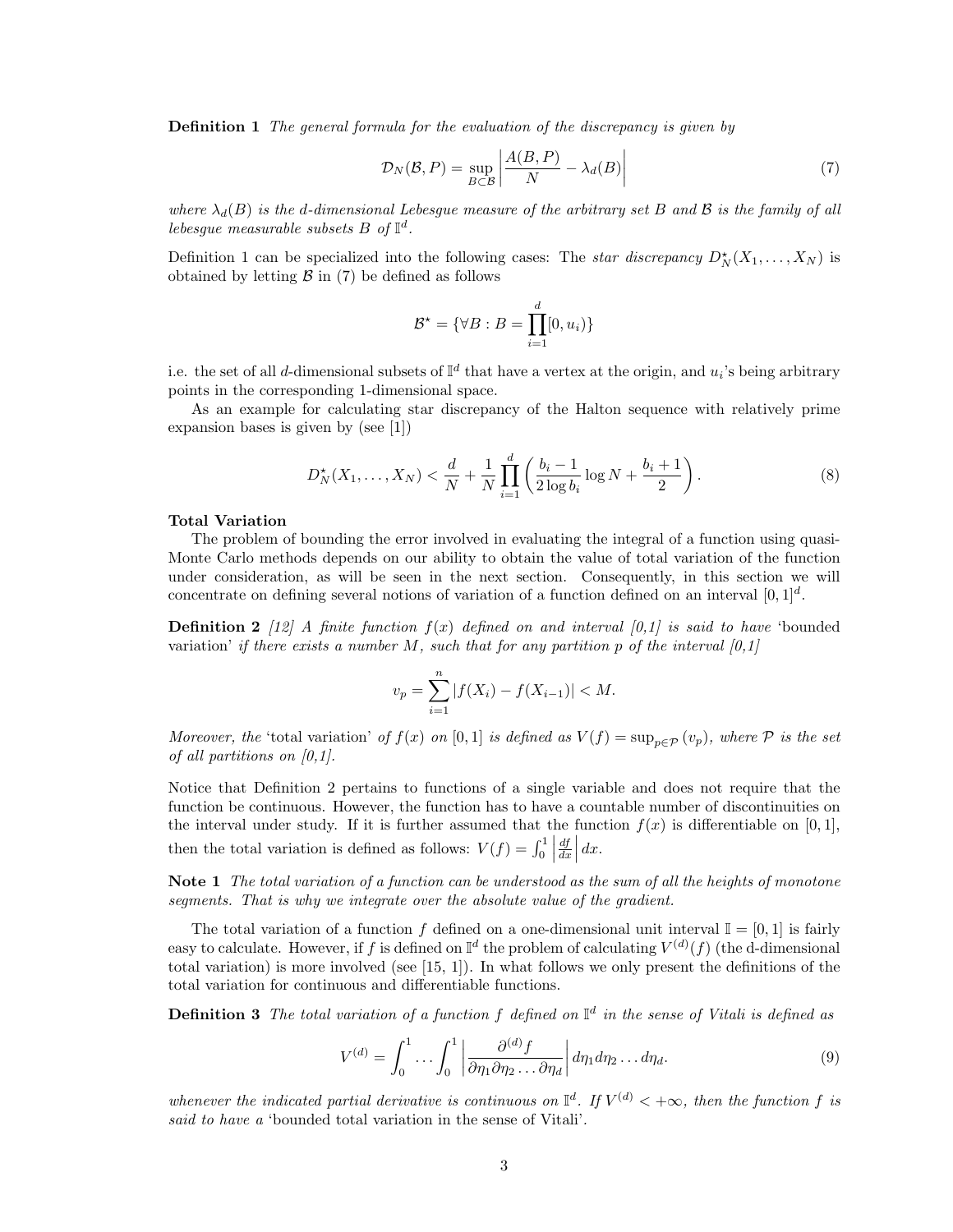Note that the Definition 3 only measures the variation of f over all the variables at once. However, indicated partial derivative in (9) might be zero, but still the variation over the domain is not equal to zero (see  $[14]$ ).

The problem encountered in Definition 3 can be remedied via the following enhanced definition of the total variation.

**Definition 4** [16, 1] Let f be a function defined on  $\mathbb{I}^d$  with bounded variation in the sense of Vitali. Suppose that the restriction of f to each face F of  $\mathbb{I}^d$  of dimension  $k = 1, 2, \ldots, d-1$  is also of bounded variation on F in the sense of Vitali. Then the function f is said to be of 'bounded variation in the sense of Hardy and Krause'.

Note 2 The restriction of the function f to the face F in definition 4 is achieved through setting the  $d - k$  variables equal to 1.

Definition 4 overcomes the difficulties we encountered with Definition 3, as illustrated via a an example in [13].

#### Error in Quasi-Monte Carlo

The error in quasi-Monte Carlo methods of integration over the unit hypercube for N samples is defined as follows,

$$
e = \int_{\mathbb{I}^d} f(\eta) d\eta - \frac{1}{N} \sum_{n=1}^N f(X_n)
$$
 (10)

The following two theorems provide bounds on the error (10), for the cases of 1-dimensional and d-dimensional integration, respectively.

Theorem 1 Koksma's Inequality [1] Let  $f(.)$  be a function defined on  $\mathbb{I} = [0,1]$  of bounded total variation  $\begin{array}{c} \begin{array}{c} \begin{array}{c} \end{array}\\ \begin{array}{c} \end{array} \end{array} \end{array}$  $\int_{\mathbb{I}^d} f(\eta) d\eta - \frac{1}{N} \sum_{i=1}^N f(X_n) \Big| \le V(f) D_N^*(X_1,\ldots,X_N).$ 

### Theorem 2 Koksma-Hlawka Inequality [1]

Let  $f(.)$  be a function defined on  $\mathbb{I}^d$  of bounded variation in the sense of Hardy and Krause  $\int_{\mathbb{T}^d} f(\eta) d\eta - \frac{1}{N} \sum_{i=1}^N f(X_n) \Big| \leq V^{(d)}(f) D_N^*(X_1, \dots, X_N).$ 

Basically, Theorems 1 and 2 state that the magnitude of the error depends on the total variation of the function and the star discrepancy of the point set chosen. That is why we are always after low star discrepancy point sets in quasi-Monte Carlo methods. It is also worth mentioning that the error bounds are conservative, i.e. if the variation of the function is large, we get a large bound on the error, although the actual error might be small.

In our presentation we will provide several control analysis and design examples and a novel method that facilitates the use of total variation of the indicator function, and consequently calculating the error bound. Our approach is applied to both linear and nonlinear systems.

## References

- [1] H. Niederreiter, Random Number Generation and Quasi-Monte Carlo Methods, SIAM, 1992.
- [2] V. Blondel and J. Tsitsiklis, "A survey of computational complexity results in systems and control," Preprint available at http://www.ulg.ac.be/mathsys/blondel/publications.html, 1998.
- [3] M. Vidyasagar, Control Systems Synthesis: A Factorization Approach, MIT Press, Cambridge, MA, 1985.
- [4] R. Tempo and F. Dabbene, "Randomized Algorithms for Analysis and Control of Uncertain Systems: An Overview", Perspectives in Robust Control - Lecture Notes in Control and Information Science, (ed. S.O. Moheimani), pp. 347-362, Springer-Verlag, London, 2001.